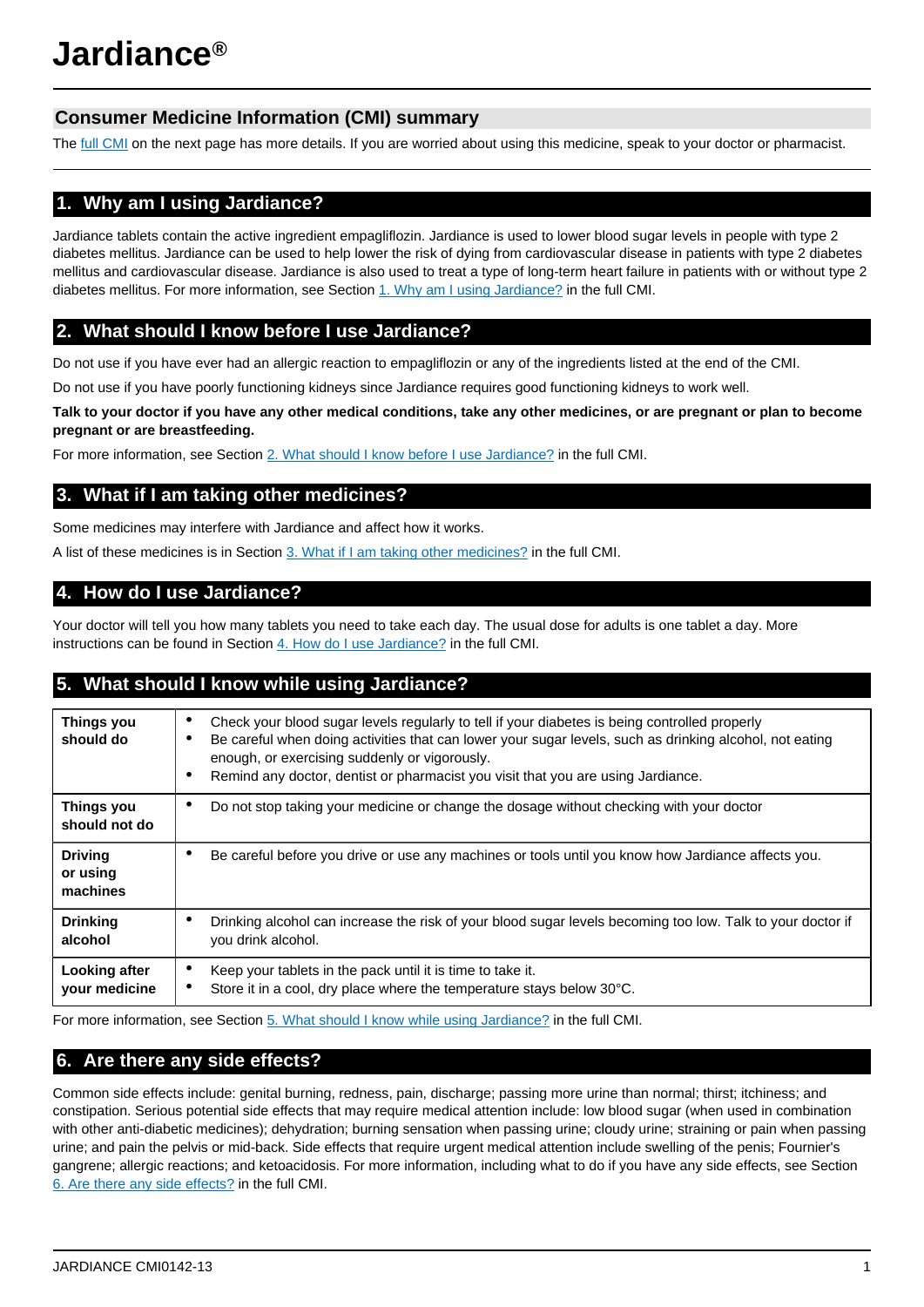# <span id="page-1-0"></span>**Consumer Medicine Information (CMI)**

This leaflet provides important information about using Jardiance. **You should also speak to your doctor or pharmacist if you would like further information or if you have any concerns or questions about using Jardiance.**

### **Where to find information in this leaflet:**

- [1. Why am I using Jardiance?](#page-1-1)
- [2. What should I know before I use Jardiance?](#page-1-2)
- [3. What if I am taking other medicines?](#page-2-0)
- [4. How do I use Jardiance?](#page-2-1)
- [5. What should I know while using Jardiance?](#page-2-2)
- [6. Are there any side effects?](#page-3-0)
- [7. Product details](#page-4-0)

### <span id="page-1-1"></span>**1. Why am I using Jardiance?**

#### **Jardiance contains the active ingredient empagliflozin.**

It belongs to a group of medicines called sodium-glucose co-transporter 2 (SGLT2) inhibitors. It works by blocking a protein in the kidneys called SGLT2 and removes blood sugar via the urine. As a result, the levels of sugar in your blood are reduced. Jardiance also reduces the amount of salt reabsorbed by your kidneys, which helps to reduce excess strain on the heart.

### **Type 2 diabetes mellitus**

### **Jardiance is a medicine used to lower blood sugar levels in patients with type 2 diabetes mellitus when diet and exercise is not enough to control your blood sugar levels.**

Type 2 diabetes mellitus (also known as non-insulindependent diabetes mellitus) develops when your body doesn't make enough insulin or the insulin your body makes does not work as well as it should. Insulin helps to control your blood sugar levels, and when there is not enough insulin or it does not work well, the amount of sugar in your blood can start to build up. Too much sugar in the blood can cause damage to the body's cells, and can lead to problems with your eyes, heart, kidneys, and circulation.

Jardiance may be used when diet plus exercise do not provide adequate blood sugar level control either:

- alone as a single medicine, or
- in combination with other anti-diabetic medicines such as:
	- metformin
	- sulfonylurea medicines such as glimepiride and glibenclamide
	- pioglitazone
	- insulin

• dipeptidyl peptidase-4 inhibitor medicines such as linagliptin or sitagliptin.

**If you have type 2 diabetes mellitus and cardiovascular disease, Jardiance can also be used to reduce your risk of dying from your cardiovascular disease.**

### **Heart Failure**

Jardiance is also used with other medicines to treat a type of long-term heart failure in patients with or without type 2 diabetes mellitus

In heart failure, the heart does not work as well as it should. This means the heart is unable to pump enough blood to meet the body's needs. The most common symptoms of heart failure are breathlessness, fatigue, tiredness and ankle swelling.

## <span id="page-1-2"></span>**2. What should I know before I use Jardiance?**

### **Warnings**

### **Do not use Jardiance if:**

- you are allergic to empagliflozin, or any of the ingredients listed at the end of this leaflet
- you have poorly functioning kidneys since Jardiance requires good functioning kidneys to work well.

### **Tell your doctor if you:**

- take any medicines for any other condition
- have allergies to any other medicines, foods, preservatives, or dyes.
- have or have had any of the following medical conditions:

- type 1 diabetes mellitus, a condition where your body does not produce insulin

- ketoacidosis, a condition where acids called "ketones" build up to a dangerous level in the blood, which can lead to severe complications including pre coma in patients with type 2 diabetes mellitus.

- kidney problems
- galactosaemia, a rare hereditary condition of galactose intolerance
- frequent genital or urinary tract infections (infections of the bladder, kidney, or tubes that carry urine)
- illnesses that can cause dehydration (e.g. diarrhoea or a severe infection)
- increased urine loss which may affect the fluid balance in your body and increase your risk of dehydration.

- if you have heart problems, a history of low blood pressure or are 75 years of age or older, your risk of dehydration might be increased.

are over 85 years of age.

You should not start taking Jardiance if you are over 85 years of age.

During treatment, you may be at risk of developing certain side effects. It is important you understand these risks and how to monitor for them. See additional information under Section [6. Are there any side effects](#page-3-0)?

### **Pregnancy and breastfeeding**

#### **Do not take Jardiance if you are pregnant.**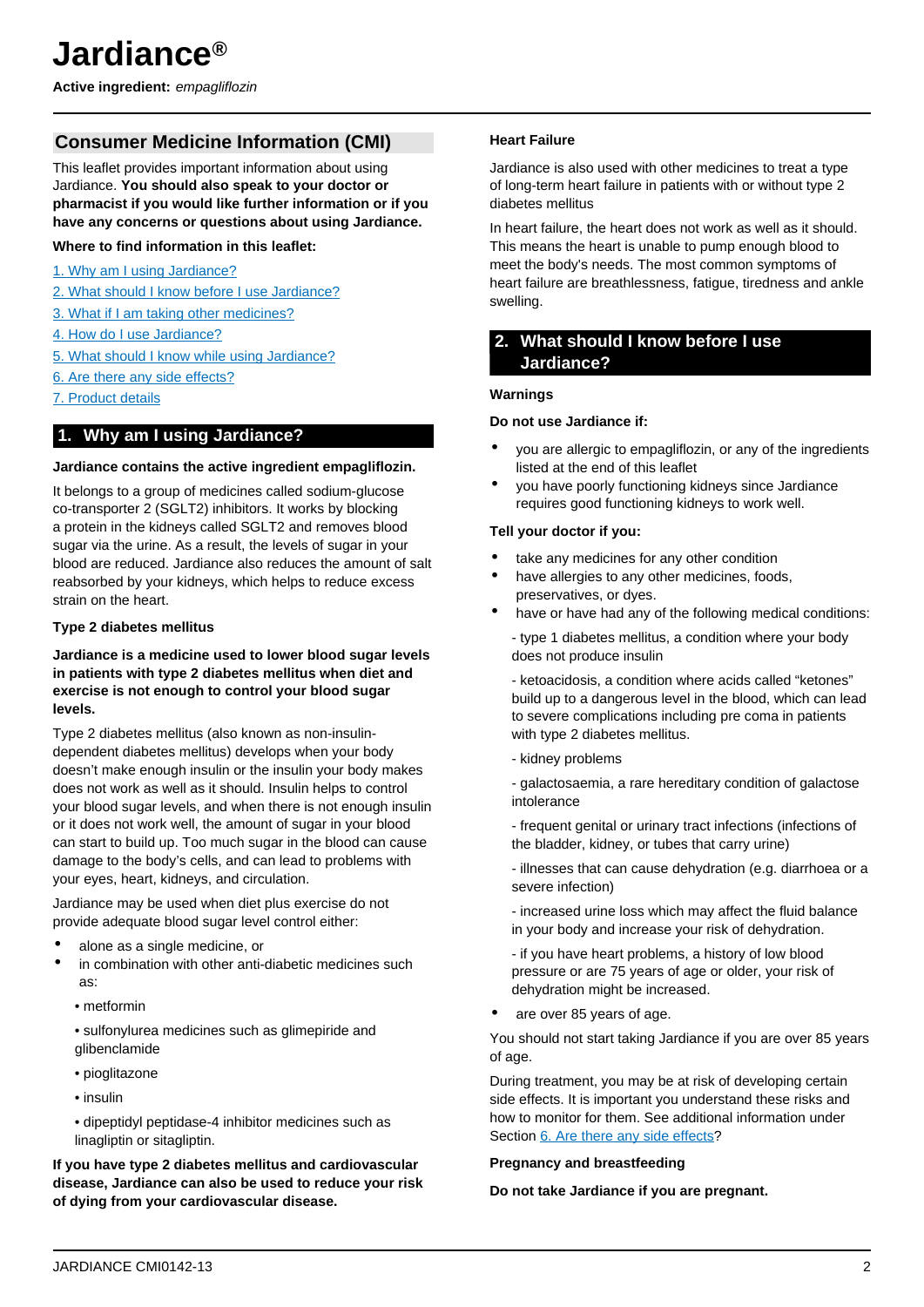It may affect your developing baby if you take it during pregnancy.

### **Do not breastfeed if you are taking Jardiance.**

It is not known if the active ingredient in Jardiance passes into human breast milk and there is a possibility that your baby may be affected.

### **Children**

• Do not give this medicine to a child under the age of 18 years.

### <span id="page-2-0"></span>**3. What if I am taking other medicines?**

Tell your doctor or pharmacist if you are taking any other medicines, including any medicines, vitamins or supplements that you buy without a prescription from your pharmacy, supermarket or health food shop.

Jardiance can increase the effects of diuretic medicines (water pills) which are used to treat blood pressure and fluid retention. Taking these medicines together can increase your risk of low blood pressure and dehydration.

**Check with your doctor or pharmacist if you are not sure about what medicines, vitamins or supplements you are taking and if these affect Jardiance.**

## <span id="page-2-1"></span>**4. How do I use Jardiance?**

**Follow all directions given to you by your doctor or pharmacist carefully.**

They may differ from the information contained in this leaflet

#### **How much to take**

### **Type 2 diabetes mellitus**

The recommended dose is one 10 mg tablet once a day.

Your doctor may increase your dose to one 25 mg tablet once a day if your blood sugar levels remain high after starting treatment on 10 mg.

Your doctor will prescribe Jardiance alone or in combination with another anti-diabetic medicine if that medicine alone is not sufficient to control you blood sugar level.

#### **Heart Failure**

The recommended dose is one 10 mg tablet once a day.

**Continue taking your medicine for as long as your doctor tells you.**

### **When to take Jardiance**

Take Jardiance at the same time each day.

Taking it at the same time each day will have the best effect. It will also help you remember when to take it.

It does not matter if you take Jardiance before or after food.

### **How to take Jardiance**

Swallow the tablet whole with a full glass of water.

### **If you forget to take Jardiance**

**If you miss your dose at the usual time, and it is almost time for your next dose (less than 12 hours), skip the dose you missed and take your next dose when you are meant to.**

**Otherwise, take it as soon as you remember, and then go back to taking your medicine as you would normally.**

**Do not take a double dose to make up for the dose you missed.** This may increase the chance of you getting an unwanted side effect.

If you are not sure what to do, ask your doctor or pharmacist.

### **If you use too much Jardiance**

If you think that you have taken too much Jardiance, you may need urgent medical attention.

#### **You should immediately:**

- phone the Poisons Information Centre (**by calling 13 11 26**), or
- contact your doctor, or
- go to the Emergency Department at your nearest hospital.

**You should do this even if there are no signs of discomfort or poisoning.**

# <span id="page-2-2"></span>**5. What should I know while using Jardiance?**

#### **Things you should do**

- Remind any doctor, dentist or pharmacist you visit that you are using Jardiance, especially if you are about to start any new medicine or if you are going to have surgery.
- Tell your doctor immediately if you become pregnant while taking Jardiance.
- If you are about to have any blood or urine tests, tell your doctor that you are taking this medicine.
- Keep all of your doctor's appointments so that your progress can be checked.
- Follow your doctor's and/or dietician's advice on diet, drinking alcohol and exercise.
- Check your blood sugar levels regularly. This is the best way to tell if your diabetes is being controlled properly. Your doctor or diabetes educator will show you how and when to do this.
- Check your feet regularly and see your doctor if you notice any problems. Follow any other advice regarding foot care given by your doctor.
- Talk to you doctor if you are about to have surgery. The doctor will provide instructions on when to stop and restart Jardiance.

#### **Things you should not do**

- Do not take Jardiance to treat any other conditions unless your doctor tells you to.
- Do not give your medicine to anyone else even if they have the same condition as you.
- Do not stop taking this medicine or change the dosage without checking with your doctor.

#### **Things to be careful of**

Be careful when doing any of the following things, which may increase the risk of your blood sugar becoming too low:

- Drinking alcohol
- Not eating enough
- Doing unexpected or vigorous exercise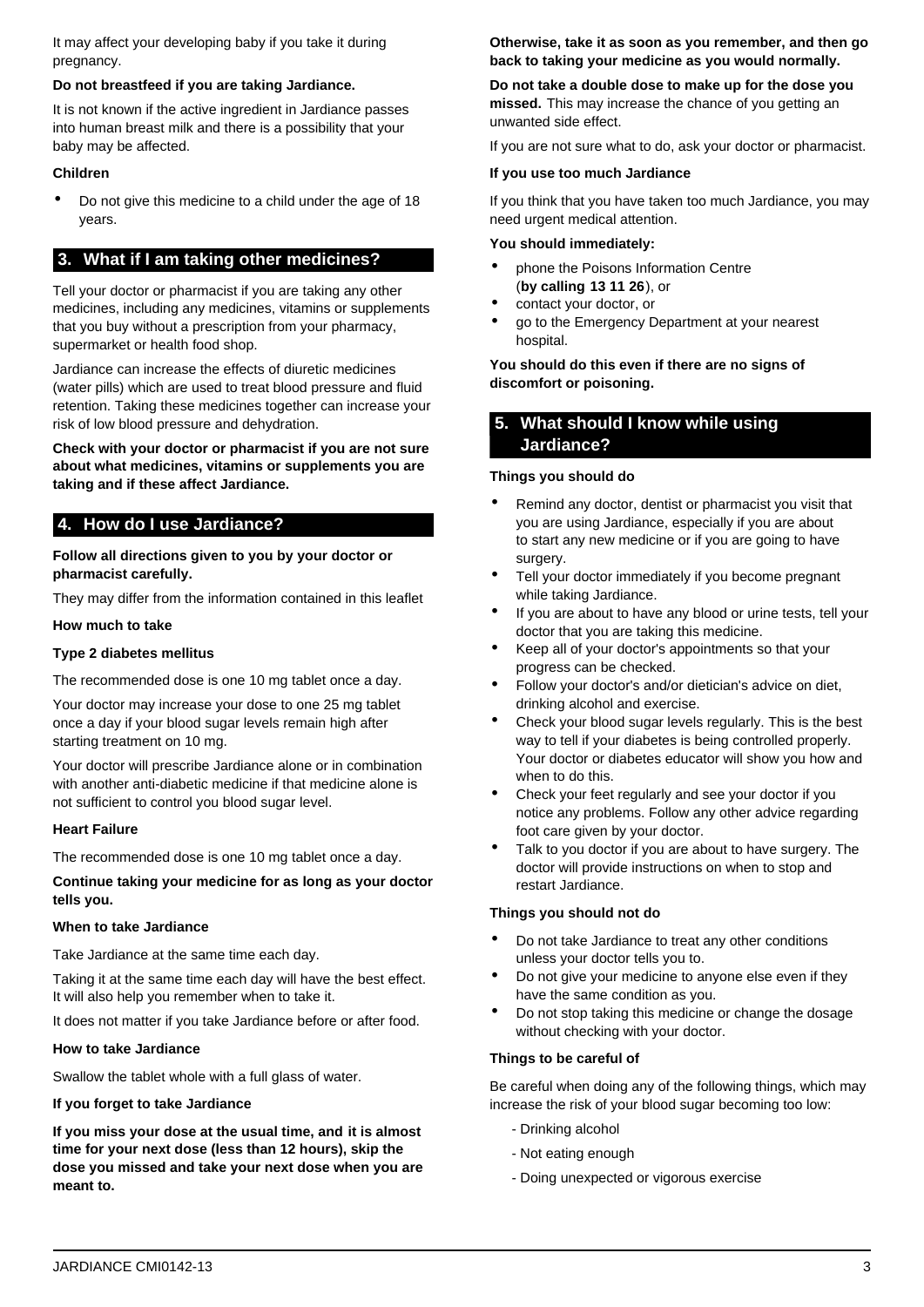### **Driving or using machines**

### **Be careful before you drive or use any machines or tools until you know how Jardiance affects you.**

When Jardiance is taken with other anti-diabetic medicines, such as sulfonylurea or insulin, it can increase the risk of your blood sugar levels becoming too low. Low blood sugar can cause dizziness, lightheadedness, tiredness, drowsiness, and slow your reaction time, which can affect your ability to drive or operate machinery.

If you have any of these symptoms, do not drive, operate machinery or do anything else that could be dangerous.

## **Drinking alcohol**

## **Tell your doctor if you drink alcohol.**

Alcohol may increase the risk of your blood sugar levels becoming too low.

## **Looking after your medicine**

- Keep your tablets in the pack until it is time to take them. If you take the tablets out of the pack they may not keep well.
- Keep your Jardiance tablets in a cool dry place where the temperature stays below 30°C.

Follow the instructions in the carton on how to take care of your medicine properly.

Store it in a cool dry place away from moisture, heat or sunlight; for example, do not store it:

- in the bathroom or near a sink, or
- in the car or on window sills.

## **Keep it where children cannot reach it.**

## **Getting rid of any unwanted medicine**

If you no longer need to use this medicine or it is out of date, take it to any pharmacy for safe disposal.

Do not use this medicine after the expiry date.

# <span id="page-3-0"></span>**6. Are there any side effects?**

All medicines can have side effects. If you do experience any side effects, most of them are minor and temporary. However, some side effects may need medical attention.

See the information below and, if you need to, ask your doctor or pharmacist if you have any further questions about side effects.

Do not be alarmed by the following list of side effects. You may not experience any of them.

### **Less serious side effects**

| Less serious side effects                                                                                                                                                                            | What to do                                                                                                       |
|------------------------------------------------------------------------------------------------------------------------------------------------------------------------------------------------------|------------------------------------------------------------------------------------------------------------------|
| Symptoms of a genital yeast<br>infection<br>genital burning, redness, pain or<br>discharge<br>Other less serious side effects<br>passing more urine than normal<br>itching<br>thirst<br>constipation | Speak to your<br>doctor if you<br>have any of<br>these less<br>serious side<br>effects and<br>they worry<br>you. |

## **Serious side effects**

| Serious side effects                                                                                                                                                                                                                                                                 | What to do                                                                                                       |
|--------------------------------------------------------------------------------------------------------------------------------------------------------------------------------------------------------------------------------------------------------------------------------------|------------------------------------------------------------------------------------------------------------------|
| Symptoms of low blood sugar<br>sweating<br>weakness<br>hunger<br>dizziness<br>trembling<br>headache<br>confusion<br>flushing or paleness<br>numbness<br>fast, pounding heartbeat                                                                                                     | <b>Speak to your</b><br>doctor as soon<br>as possible<br>if you have<br>any of these<br>serious side<br>effects. |
| Low blood sugar may occur in<br>patients who already take another<br>medication to treat diabetes, such as<br>a sulfonylurea or insulin. The dose of<br>your sulfonylurea or insulin medicine<br>may need to be reduced while taking<br>Jardiance.<br><b>Symptoms of dehydration</b> |                                                                                                                  |
| dry or sticky mouth<br>unusual thirst<br>light-headedness or dizziness<br>upon standing<br>fainting or loss of consciousness<br>urinating less often than normal or<br>not at all                                                                                                    |                                                                                                                  |
| There is an increased risk of<br>dehydration (loss of needed fluids<br>from your body; volume depletion) in<br>patients who have diarrhoea or fever,<br>are unable to eat or drink, aged 75<br>years or older or taking medicines to<br>lower blood pressure.                        |                                                                                                                  |
| Symptoms of a urinary tract<br>infection                                                                                                                                                                                                                                             |                                                                                                                  |
| burning sensation when passing<br>urine<br>urine that appears cloudy<br>pain in the pelvis or mid-back<br>straining or pain when passing<br>urine                                                                                                                                    |                                                                                                                  |

### **Very serious side effects**

| Very serious side effects                                                                                                                                       | What to do                                                                                                               |
|-----------------------------------------------------------------------------------------------------------------------------------------------------------------|--------------------------------------------------------------------------------------------------------------------------|
| Genital<br>Swelling of the penis that makes<br>it difficult to pull back the skin<br>around the tip of the penis<br>(uncircumcised men)                         | Call your<br>doctor straight<br>away, or go<br>straight to the<br><b>Emergency</b>                                       |
| <b>Symptoms of Fournier's gangrene</b><br>pain, tenderness, itching, or<br>swelling in the genital or back<br>passage area<br>fever<br>generally feeling unwell | <b>Department at</b><br><b>vour nearest</b><br>hospital if you<br>notice any of<br>these very<br>serious side<br>effects |

**Symptoms of an allergic reaction**